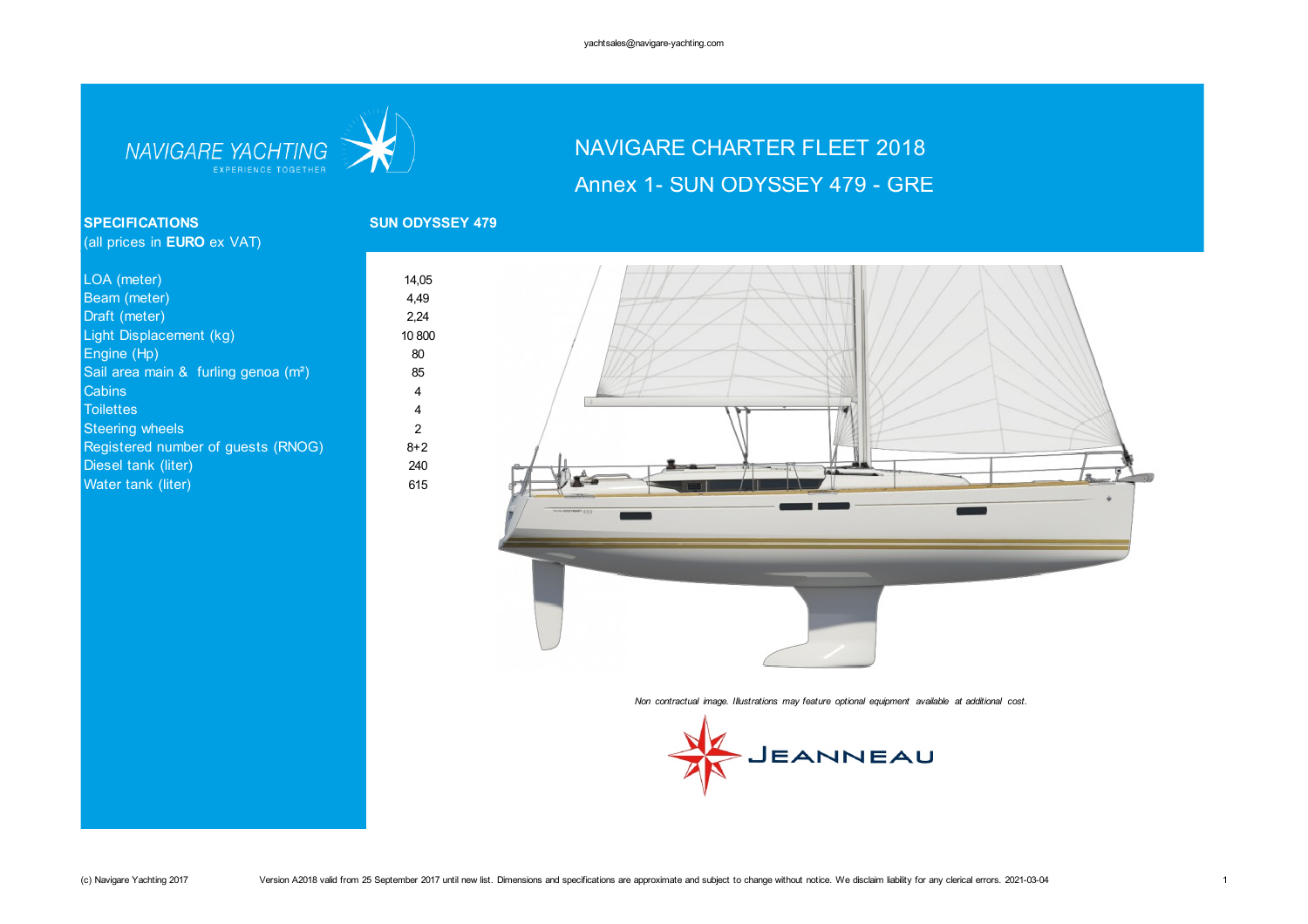yachtsales@navigare-yachting.com

SUN ODYSSEY 479

NAVIGARE YACHTING



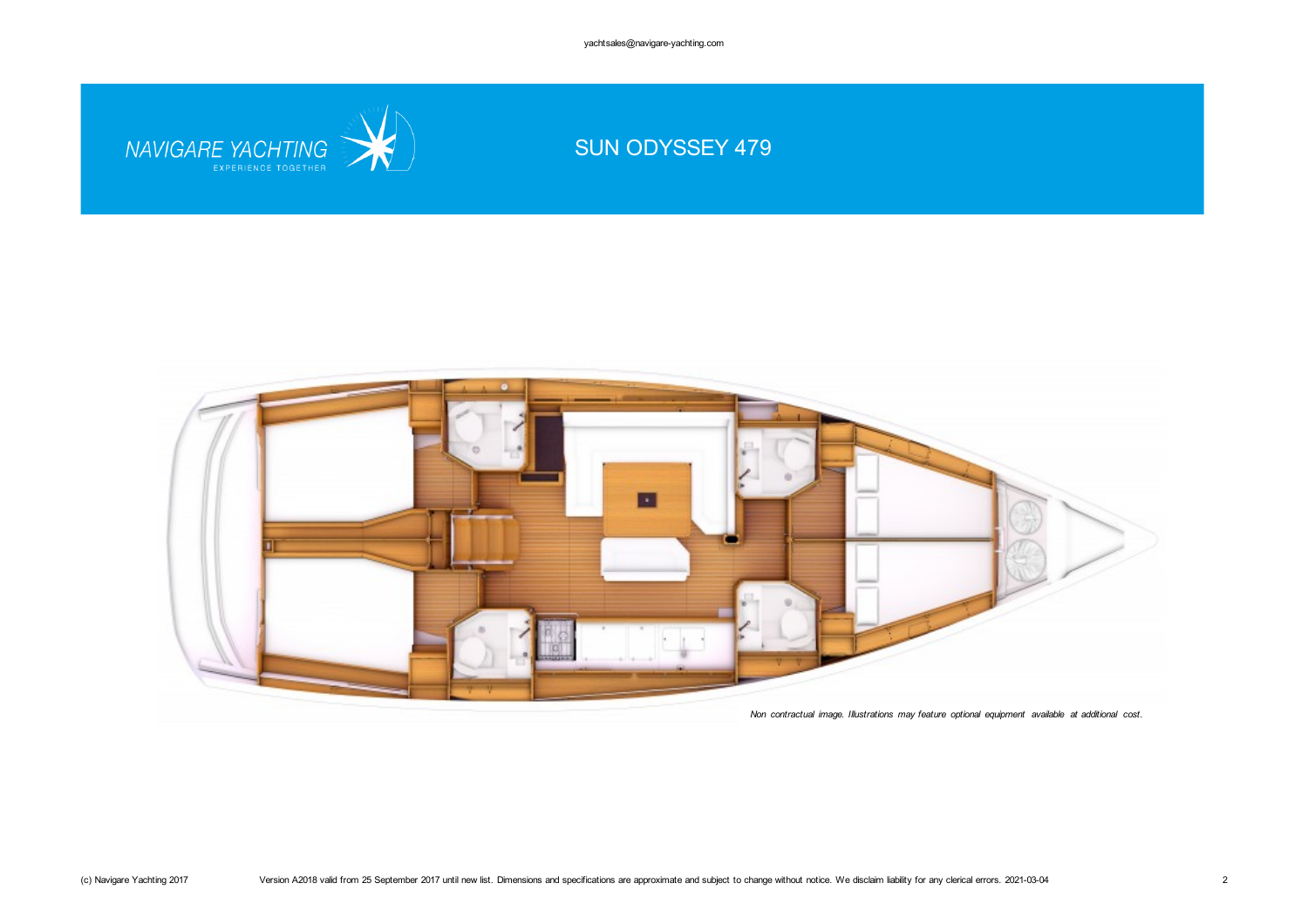

## YARD EQUIPMENT

### **STANDARD EQUIPMENT PACKS INCLUDED**

Electric and manual bilge pump **Light oak laminate floorboards** AFT PLATFORM Navigational lights and deck light FOOT SEA WATER PUMP IN GALLEY Cockpittable **OPTIONS INCLUDED** 12V COMPRESSOR FOR FREEZER UV-protection Genoa 2 EXTRA HATCHES IN AFT CABINS Water cooling with sea water filter Engine hours counter & rev-counter  $\alpha$  rev-counter  $\alpha$  reverses the part of the entries of the part of the part of the entries of the part of the part of the entries of the part of the entries of the entries of the entri Diesel tank with level indicator &filter 1 DEPTH-SPEED SENSOR Compass 1 MASTHEAD WIND SENSOR AC-shore supply 1 RAYMARINE RAY50 VHF Voltmeter AND GYROCOMPAS Batteries, domestic 3 x 115 Ah DISPLAYS WITH WIFI Battery charger & battery isolator Refrigerator 175L Electric fresh water pump Water heater Toilet with manual pump Holding tank, disposal via seacock

Electric windlass solid trim, anti-uv varnish MID SHIP CLEATS

Cockpit shower **Example 20 THOLSTERY UPHOLSTERY UPGRADE** (To be decided) The UPHOLSTERY UPGRADE (To be decided) Swimming ladder SECOND COACHROOF WINCH TO STB DOUBLE BERTH IN SALOON Teak on cockpit seats The Same Community of the LIFELINE GATES And the SALOON COMMUNITY CONTRA BUNK IN SALOON Emergency tiller and the second term of the BOW THRUSTER EXTRA BATTERIES AND EXTRA BATTERIES Rigging with furling genoa **DIESEL FORCED AIR HEATING** BATTERY CHARGER

Cleats x 6 Shower and drain in all heads CHARTER VERSION 4 CABIN 4 HEADS TEAK 2018 INCLUDING Winches x 3 & winch handles x 2 Alpi Fine Teak® interior with marine ply core, EXTRA FOR 4 CABINS 4 HEADS VERSION Steering pedestal & wheel x2 FURLING MAST WITH DACRON MAINSAIL NON SKIDING PROTECTION COVER ON COMPANION WAY STEPS Tensioners and lines led to the cockpit TEAK COCKPIT FLOOR TEACH TEAK COCKPIT FLOOR TEACH TEACH TEACH TEACH TEACH TEACH TEACH TEACH TEACH TEACH TEACH TEACH TEACH TEACH TEACH TEACH TEACH TEACH TEACH TEACH TEACH TEACH TEACH Engine according to spec. SHADES AND SCREENS FOR HATCHES AND PORTS

Insulated engine compartment 1 RAYMARINE i70s MULTIFUNCTION DISPLAY Power supply switchboard, nav area 1 RAYMARINE p70s AUTOPILOT + ACU400 CORE UNIT Engine battery 110Ah 2 GPS RAYMARINE AXIOM 9 MULTIFUNCTION TOUCHSCREEN